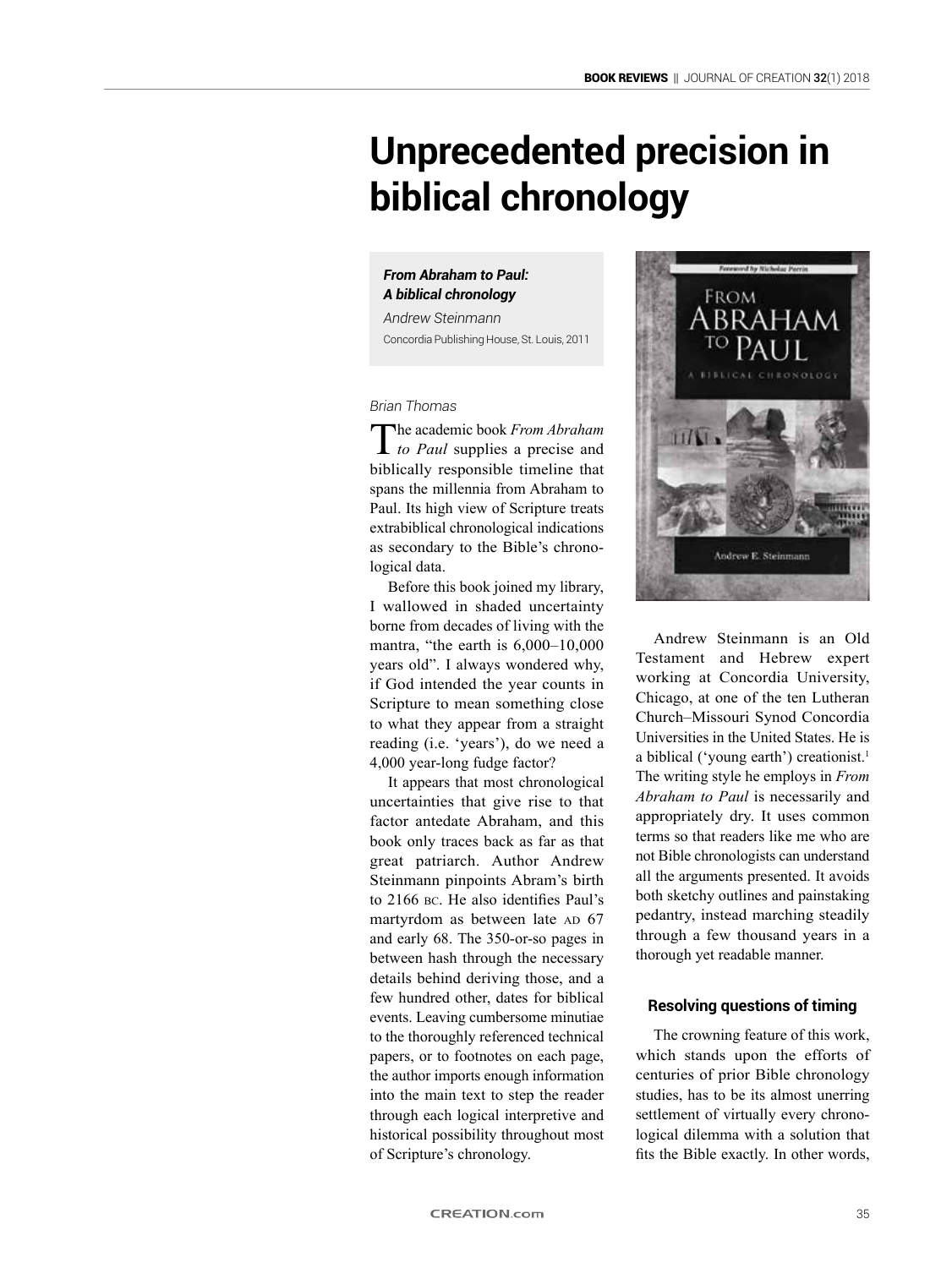

Figure 1. Steinmann's year-by-year timeline from Abram's birth to Paul's Journeys fills a long hallway.

at every point of chronological contention, Steinmann whittles down the interpretive options, discards first those that depart from the Bible the most, and resolves an answer that keeps Scripture's numbers *perfectly* intact.

Take, for example, the chronological kink in 1 Samuel 13:1. Steinmann wrote:

"As for Saul's reign, as we have already seen, the text of 1 Sam 13:1 is corrupt, since the text as preserved credits Saul with an impossibly short reign of two years. However, Acts 13:21 and Josephus (Ant 6:378 [6.14.91]) indicate that Saul reigned 40 years" (p. 112).

He then adds a corroborating argument for those 40 years from Saul's youngest son, Eshbaal. Eshbaal was 40 years old when he began his rule. Verses like 1 Samuel 31:2 list Saul's three sons, and exclude Eshbaal. So this fourth son must have been born after Saul became king, and must have come to the throne about 40 years after his father did. In this way, Steinmann resolves the chronology while illustrating how to reconstruct the original text by crosschecking with overlapping data when one textual tradition (i.e. the Masoretic) has an issue.

Chronology dabblers (like me) will want to know if Steinmann offers a 'late date' or an 'early date' for the Exodus. He wrote, "God's speaking to Israel from Mount Sinai took place no earlier than 4 Sivan [a Jewish month that overlaps parts of May and June on the Gregorian calendar] 1446 BC." (p. 85). This 'early date' Exodus is the most bibliocentric option since it fits 1 Kings 6:1.

Plenty of conservative biblical archaeologists assert that the Exodus must be shifted forward a few hundred

years to mesh with archaeological concerns like Pharaonic reign lengths. Steinmann skips all these discussions, content to stick like glue to the task of constructing a purely biblical timeline. Will the 200 or so year difference between what secular archaeology demands and what the Bible lays out somehow, some day, find reconciliation through the discovery that 'archaeology' did not demand the time shrinkage, but rather faulty human interpretations of the archaeological evidence did?

Steinmann supplies two possible pharaohs for the exodus: Thutmose III from the Low Chronology of Egypt, or Amenhotep II (of which there may have been two) from the High Chronology. Biblically, Israel departed Egypt on 14 Nisan (March–April) 1446 (Numbers 33:3).